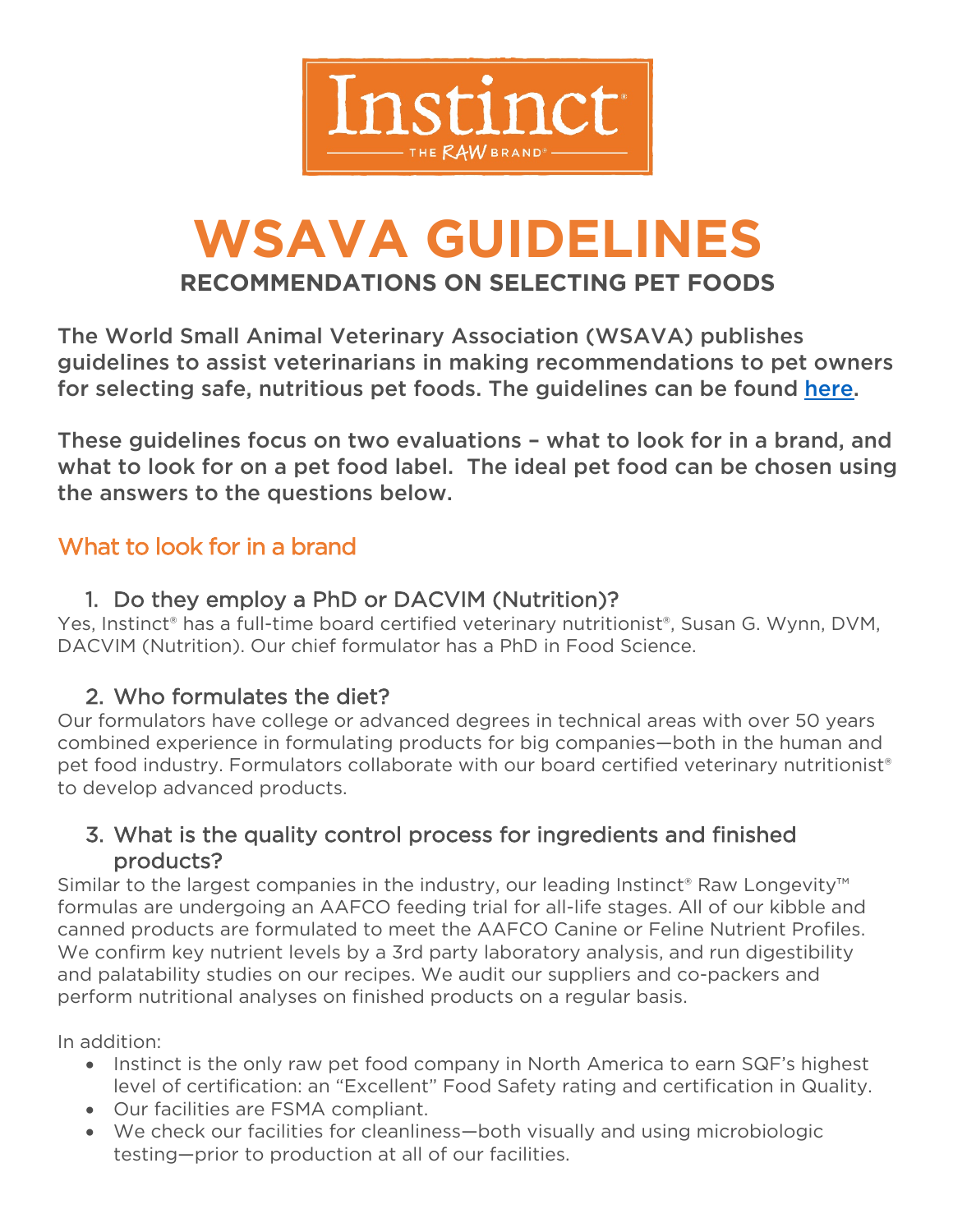- We monitor and microbiologically test our raw ingredients.
- We check and verify the correct ingredients are being used & in the correct amounts.
- We perform metal detection testing to prevent foreign material contamination.
- When packing our raw frozen recipes, we check for correct weights, clumping, product
- shape, color, temperature & water activity (for freeze-dried).
- Once blended, our raw recipes are sent to a reputable 3rd party SQF-certified company

where they go through a pathogen reduction step called Cold Pressure Processing (also

known as High Pressure Processing or HPP).

- After Cold Pressure, our food is tested to validate that it does not contain pathogens.
- Our finished frozen and freeze-dried raw recipes go through pathogen testing to ensure

we achieve Zero Tolerance for target pathogens prior to distribution to the customers.

- Our Environmental Monitoring Program is designed to prevent pathogens from contaminating our products.
- We have a training program in place to ensure employee competency.

#### 4. What kind of product research or nutrition studies have been conducted? Is it published in peer-reviewed journals?

We are the sole U.S. Sponsor of the DogRisk study from the Veterinary Faculty at the University of Helsinki. We recently awarded a grant to support research on dilated cardiomyopathy at University of California, Davis. We conduct in-house research, most recently on biochemical attributes of raw vs processed foods. Finally, we are proud to sponsor a nutrition resident and her studies at the University of Georgia during 2021-2022.

Studies we support have been published, and we look forward to more:

- Hemida M, et al. Early Life Modifiable Exposures and their Association with Owner Reported Inflammatory Bowel Disease Symptoms in Adult Dogs (2021) Front. Vet. Sci.2021; 8:552350.doi:10.3389/fvets.2021.552350 [View link](https://www.ncbi.nlm.nih.gov/pmc/articles/PMC7882719/pdf/fvets-08-552350.pdf)
- Anturaniemi J, et al. The Effect of Atopic Dermatitis and Diet on the Skin Transcriptome in Staffordshire Bull Terriers. Front. Vet. Sci. 2020; 7:552251. doi: 10.3389/fvets.2020.552251 [View link](https://www.ncbi.nlm.nih.gov/pmc/articles/PMC7596200/pdf/fvets-07-552251.pdf)
- Moore R, et al. Targeted Metabolomics With Ultraperformance Liquid Chromatography– Mass Spectrometry (UPLC-MS) Highlights Metabolic Differences in Healthy and Atopic Staffordshire Bull Terriers Fed Two Different Diets, A Pilot Study. Front. Vet. Sci. 2020; 7:554296. doi: 10.3389/fvets.2020.554296 [View link](https://www.ncbi.nlm.nih.gov/pmc/articles/PMC7653775/pdf/fvets-07-554296.pdf)
- Hemida M, et al. Identification of modifiable pre- and postnatal dietary and environmental exposures associated with owner-reported canine atopic dermatitis in Finland using a webbased questionnaire. PLoS ONE 2020; 15(5): e0225675. https://doi.org/10.1371/journal.pone.0225675 [View link](https://www.ncbi.nlm.nih.gov/pmc/articles/PMC7259748/pdf/pone.0225675.pdf)
- Anturaniemi J, et al. Owners' perception of acquiring infections through raw pet food: a comprehensive internet-based survey. Veterinary Record 2019: doi:10.1136/ vetrec-2018-105122 [View link](https://www.ncbi.nlm.nih.gov/pmc/articles/PMC6952838/pdf/vetrec-2018-105122.pdf)
- Anturaniemi J, et al. The effect of a raw vs dry diet on serum biochemical, hematologic, blood iron, B12 and folate levels in Staffordshire bull terriers. Vet Clin Pathol. 2020;00:1–12. [View link](https://www.ncbi.nlm.nih.gov/pmc/articles/PMC7383997/pdf/VCP-49-258.pdf)